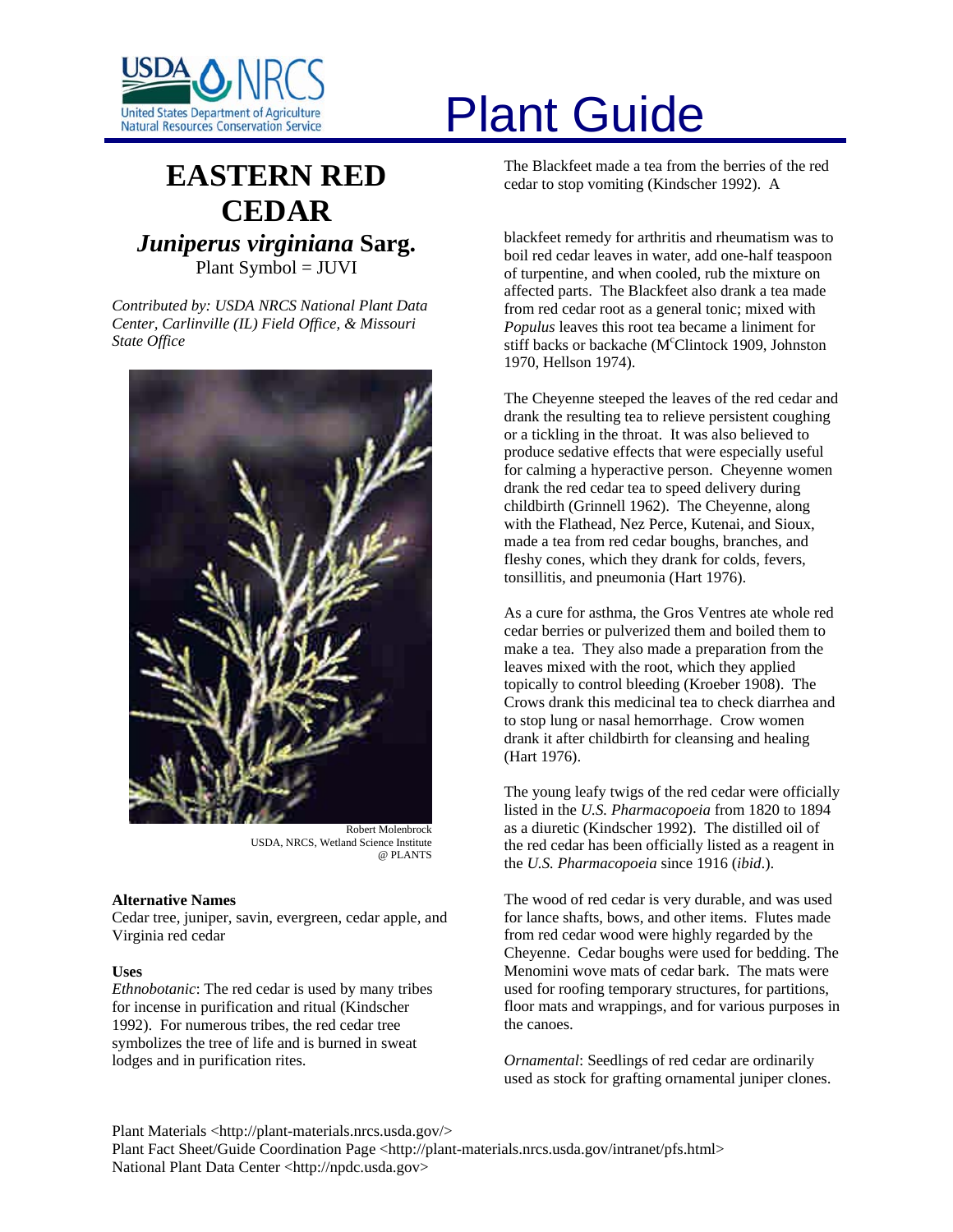Red cedars are often used as ornamentals for their evergreen foliage. Most cemetery plantings include old red cedar trees and many younger dwarf junipers. All of the native junipers are valuable ornamental species, and many horticultural varieties have been developed. Red cedar is widely used in shelterbelts and wildlife plantings. The close-grained, aromatic, and durable wood of junipers is used for furniture, interior paneling, novelties, and fence posts. The fruits and young branches contain aromatic oil that is used in medicines.

*Wildlife*: Red cedar and other junipers are important to wildlife throughout the country. Their twigs and foliage are eaten extensively by hoofed browsers, but the chief attraction to wildlife is the bluish-black berry-like fruit. The cedar waxwing is one of the principal users of red cedar berries, but numerous other birds and mammals, both large and small, make these fruits an important part of their diet. In addition to their wildlife food value, cedars provide important protective and nesting cover. Chipping sparrows, robins, song sparrows, and mockingbirds use these trees as one of their favorite nesting sites. Juncos, myrtle warblers, sparrows of various kinds, and other birds use the dense foliage as roosting cover. In winter, their dense protective shelter is especially valuable.

#### **Status**

Please consult the PLANTS Web site and your State Department of Natural Resources for this plant's current status, such as, state noxious status and wetland indicator values.

#### **Description**

*General*: Cypress Family (Cupressaceae). Red cedar (*Juniperus virginiana*) is a medium-sized dioecious or rarely monoecious tree from 10-20 m (33-66') tall (M<sup>c</sup>Gregor et al. 1986, Stephens 1973). The evergreen tree is shaped like a pyramid or column, with reddish-brown to grayish colored bark that is fibrous and shedding. Branches are usually reddishbrown. Leave are opposite, simple, green or bluegreen, closely appressed and overlapping the leaf above, scale-like, and 0.2-0.3 cm (1/16-1/8") long or needlelike and 0.6-1.2 cm (1/4-1/2") long. Male and female cones are on separate trees. The staminate (male) cones are yellowish-brown, papery, solitary at the tips of branchlets, ovoid to ellipsoid, and 0.2-0.4 cm (1/16-1/8") long. The ovulate (female) cones are solitary at the tips of branchlets, dark blue or bluishpurple, waxy and berrylike, 0.4-0.7 cm (3/16-1/4") long. The female cones ripen from September through October. There are 1-3 seeds per cone. Red cedar seeds are yellow-brown and round, 2-4 mm in

diameter, ridged near the base, and sometimes shallowly pitted.

#### **Distribution**

The distribution of red cedar (*Juniperus virginiana*) spans the U.S. east of the Rockies. The species also occurs in Oregon in the west. The southern red cedar (*var. silicicola*) occurs only in the southeastern US. For current distribution, please consult the Plant Profile page for this species on the PLANTS Web site.

#### **Establishment**

It is especially well adapted to dry areas. Red cedar is generally propagated by cuttings.

#### **Propagation from Cuttings**

Cuttings are made 5 to 15 cm (2 to 65 inches) long from new lateral growth tips stripped of older branches. A small piece of old wood, "a heel," is thus left attached to the base of the cutting. Some propagators believe this to be advantageous. In other cases, good results are obtained when the cuttings are just clipped without the "heel" from the older wood. Cuttings from the current season's terminal growth also root well.

Cuttings to be rooted in the greenhouse can be taken at any time during the winter or rooted outdoors on heated beds. Exposing the stock plants to several hard freezes seems to give better rooting. Optimum time for taking cuttings is when stock plants have ceased growth (i.e. the late fall-winter propagation period is more successful than summer). For propagating in an outdoor cold frame, cuttings are taken in late summer or early fall. There may be advantages to using bottom heat. Lightly wounding the base of the cuttings is sometimes helpful, and the use of root-promoting chemicals, especially IBA, is beneficial. Recommendations for root-promoting chemicals include the following: 2500 IBA Quickdip (Alabama), 3000 – 8000 ppm IBA liquid, and 0.3-4.5 percent IBA talc. Medium-coarse sand or a 10:1 mixture of perlite and peat moss is a satisfactory rooting medium. Maintenance of a humid environment without excessive wetting of the cuttings is desirable, as is a relatively high light intensity. A light, intermittent mist can be used. Bottom heat of  $60-65^{\circ}F(12^{\circ}C)$  is critical the first six weeks of propagation to allow the basal wound of cuttings to callus.

## **Seed Propagation**

*Juniperus virginiana* flowers from March to May. The fruits should be gathered in the fall (September-November) as soon as the berry-like cones become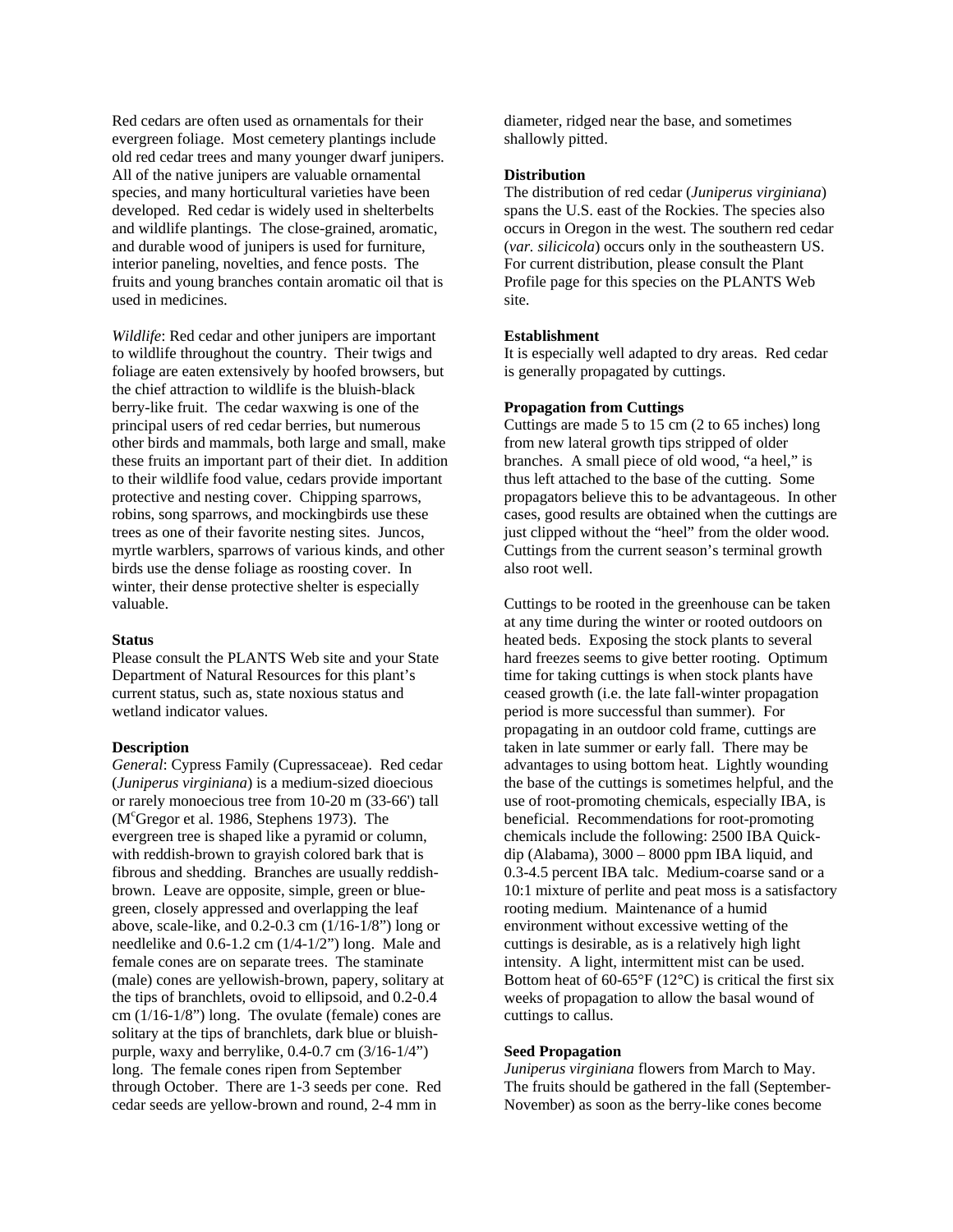ripe. Red cedar trees come to seed-bearing age in 10 years, and they bear cones every 2-3 years. Seed collection can be done by stripping or picking the berries by hand from the trees, or by flailing the fruits to ground cloths. Be careful to pick only ripe berries. Since the number of filled seeds varies widely from tree to tree, it is important to test the seeds by cutting to determine percent fill. Seeds may be stored as berries or cleaned seeds.

The seeds can be recovered by macerating the fruits and floating the seeds to the top. The addition of detergent to the maceration water helps to separate seeds from the resinous fruits. Red cedar seeds store quite well. They should be dried to 10-20% moisture and stored in a sealed container at cold temperatures.

For best germination, seeds should be removed from the fruits, then the seed coat is softened by treating it with sulfuric acid for 120 minutes. After soaking the seeds in sulfuric acid, follow with 6 weeks of warm stratification at 20 to 30°C (70 to 85°F), or summer planting, then 10 weeks of pre-chilling at  $4^{\circ}$ C ( $40^{\circ}$ F). Use of fresh seed reduced the warm stratification time. Rather than the acid treatment, two to three months of warm stratification could be used. As an alternative for cold stratification, the seed may be sown in the fall. Germination is delayed at temperatures above 15°C (60° F). Germination is often delayed in red cedar seeds, as seeds are consistently highly dormant.

Red cedar seeds are usually sown in the nursery in the late summer or fall, but may be sown in spring or summer. The seeds of most species should be sown in fall to take advantage of natural pre-chilling. Red cedar seeds are usually drilled in well-prepared seedbeds in rows 15 to 20 cm apart and covered with 0.6 cm of soil. In nurseries with severe climates, such as those in the Great Plains, considerable care must be taken to protect the beds with mulch and snow fences.

Viability of the seed varies considerably from year to year and among lots, but it is never much over 50 percent. Treated seed is usually planted in the spring, either in outdoor beds or in flats in the greenhouse. Two or three years are required to produce plants large enough to graft.

*Juniperus virginiana* – 14-18 seeds per 110 kg fruit, 96 seeds per gram.

# **Management**

The following information on the *Traditional Resource Management* (TRM) red cedar was

provided by Lynn Youngbuck, who is Cherokee, Chiracahua, and Fox. TRM includes the following:

- Take only what you need, leaving the best to reproduce.
- Speak to the plant, leave an offering of tobacco or sage before harvesting. The plant will grow back two stems for every one cut.
- Humans are another strand in life. Plants sustain us and should be treated as another living being.
- Plants were taken care of by extended family groups of women. They were taken care of and watched each year for generations.
- Materials harvested were shared and traded with the whole tribe.
- Cedar bark was harvested in early June or early July as the bark is more easily removed at that season (Densmore 1974). The gathering of cedar bark was attended with a simple ceremony, followed by a feast. The next day the tree was cut. The bark was removed, and the tree was permitted to remain as it fell, and when thoroughly, dry was used for fuel.

# **Cultivars, Improved and Selected Materials (and area of origin)**

JUVI is available through most nurseries. Cultivars include: Baker's Blue, Blue Mountain, Brodie, Burkii, Canaerti, Cupressifolia, Dundee, Emerald Sentinel, Glauca, Gray Owl, Hillspire, Idyllwild, Manhattan Blue, Mission Spire, Nova, Pendula, Patt River, Princeton Sentry, Royo, Silver Spreader, Stover, and Taylor. Contact your local Natural Resources Conservation Service (formerly Soil Conservation Service) office for more information. Look in the phone book under "United States Government." The Natural Resources Conservation Service will be listed under the subheading "Department of Agriculture."

#### **References**

Andros, F. 1883. *The medicine and surgery of the Winnebago and Dakota Indians*. American Medical Association Journal 1:116-118.

Carlson, G.G. & V.H. Jones 1939*. Some notes on use of plants by the Comanche Indians*. Michigan Academy of Science, Arts, and Letters 25:517-543.

Densmore, F. 1974. *How Indians use wild plants for food, medicine, and crafts*. Dover Publications, Inc., New York, New York. 397 pp.

Grinnell, G.B. 1962. *The Cheyenne Indians*. 2 Vols. Cooper Square Publishers, New York, New York.